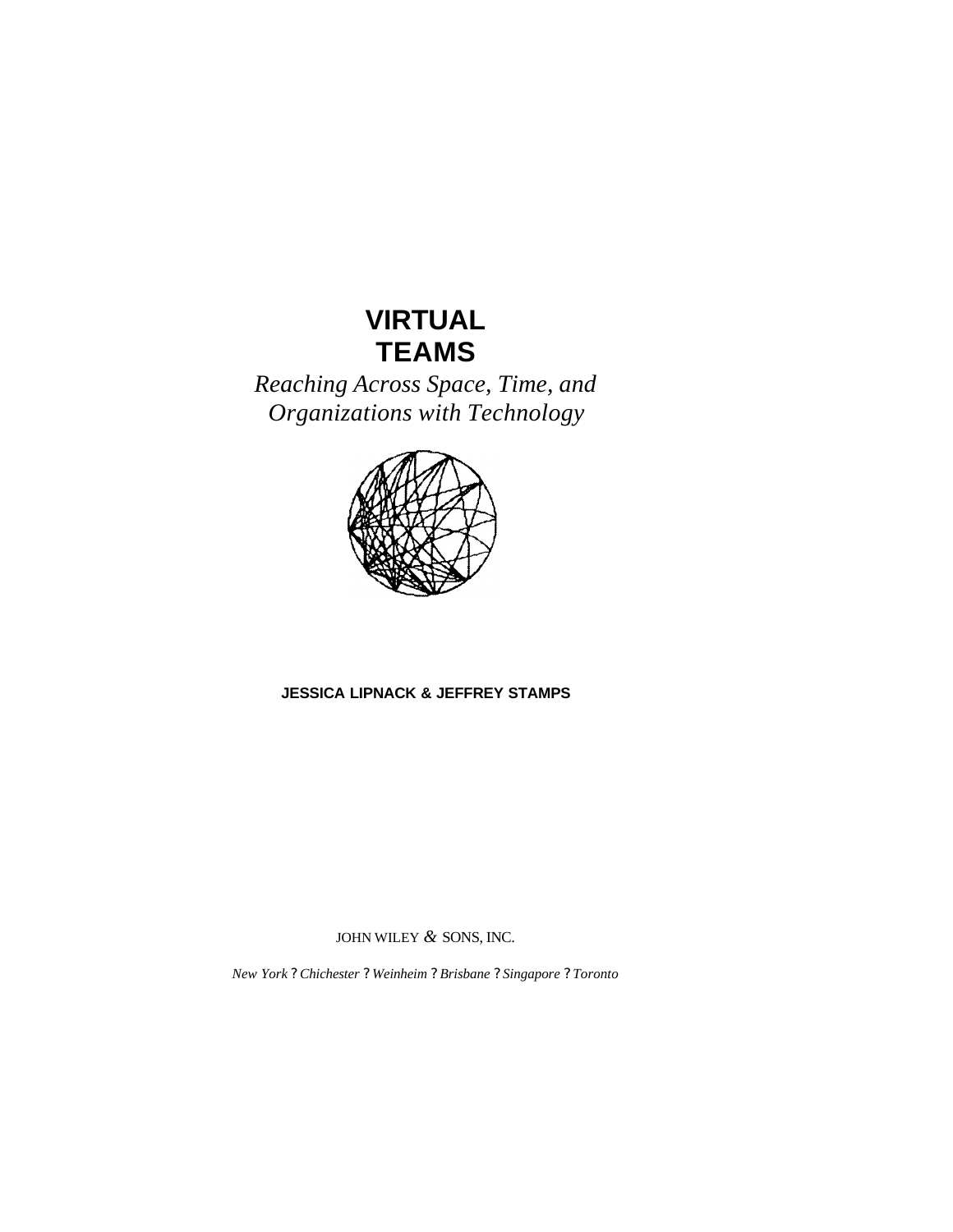### **Advance Praise for** *Virtual Teams*

 $\sim$  very well-written, clearly bringing forth the early essence of what I think is the most important foreseeable potential of the erupting digital technology i.e., enabling rapid evolution of organizational forms representing muchimproved species of social organisms. Read it; I think human survival depends upon this."

*—Douglas Engelbart, Director of the Bootstrap Institute*

*"Virtual Teams* emphasizes the practical how-to's of interpersonal bonding that allow industry/academic partnerships to utilize the technology of the network to excel as virtual teams."

*—Bill Hanson, Industry Co-Director, MIT's Leaders for Manufacturing Program*

"Lipnack and Stamps have been thinking about teams and networks longer and writing about them more than most. For those who want to lead the movement, catch up with it, or simply know where it is going, their books are packed with useful information and interesting stories."

*—Dee W Hock, Founder and Chairman Emeritus, VISA*

"This book provides a long overdue perspective on how to apply the discipline of real teams in the fast moving, increasingly dispersed information age of the future."

*—Jon R. Katzenbach, Co-Author* of The Wisdom of Teams

*"Virtual Teams* provides valuable insights into global teamwork and management through network technologies now available to all companies, large or small."

*—Jim Lynch, Director, Corporate Quality, Sun Microsystems, Inc.*

"Lipnack and Stamps have written an important handbook for the 21st century corporation. It is a practical guide for using the new tools of networking technology to leverage the productivity, efficiency, and genius of teams. For virtual teams, time and space constraints vanish without its members sacrificing their individual contribution, enthusiasm, and interest. Here you will read about the dynamic organizations of the future."

*—Regis McKenna, The McKenna Group, Author of* Relationship Marketing

"This book fills a big gap in what's available to help teams. Jessica and Jeffrey go beyond the theory on networking people and teams to actual how-to and tools to get the job done. When you are working on multiple distributed projects, you need a reliable process and tool kit."

*—William Miller, Vice President, Research and Business Development, Steelcase, Inc.*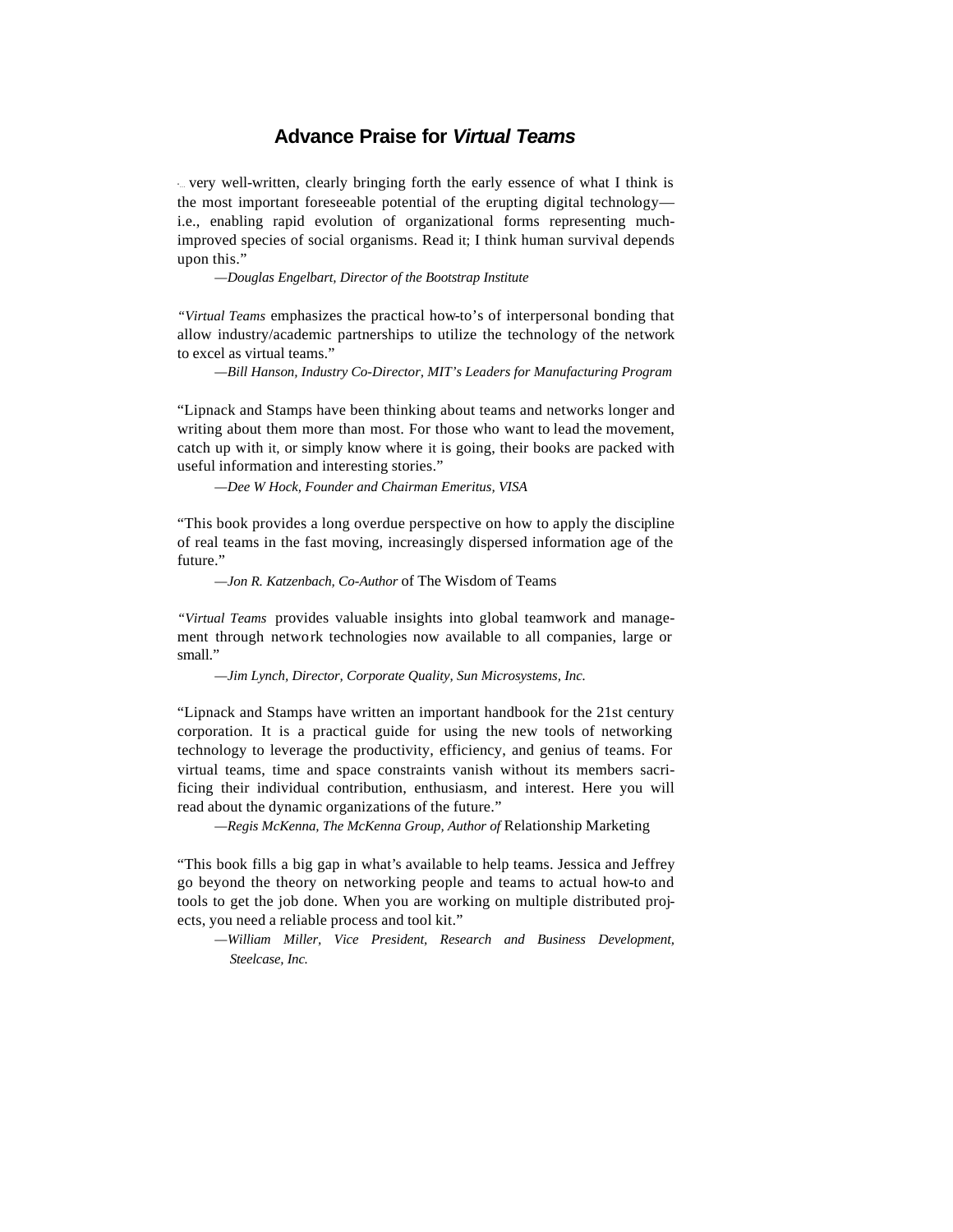*"Virtual Teams* is chockful of striking examples of how technology and innovative people are reshaping the way companies compete globally." *—Lars Nyberg, Chairman & CEO, NCR Corporation*

"Lipnack and Stamps have done it again. Having shown the world long before it became obvious how to use networks of smaller independent companies to outperform bureaucratic giants, they now show us how and when to use virtual teams to overcome the barriers of location, time, and organizational separation. Essential lessons for anyone seeking to be effective in the information age.

*—Gifford and Elizabeth Pinchot, Authors* of The Intelligent Organization and The End of Bureaucracy

"Lipnack and Stamps wrote the original book on networking years ago. While others seem to have recently discovered the possibilities inherent in the convergence of new ways of organizing teams and new communication technologies, they have been working at the bleeding edge for decades. If you want to see where organizational communications are going in the future, heed what these pioneers have written today."

*—Howard Rheingold, Author of* The Virtual Community *and Founder of Electric Mind*

*"Virtual Teams* is *the* cookbook for the emerging network-based organization. The role models portrayed clearly demonstrate just what can be accomplished when we break down the traditional barriers of space and time. Even already practicing virtual team members will learn new 'tricks' from this marvelous compendium, driving their organization towards even more effective ways of working."

*—Harry J. Saal, Smart Valley, Inc.*

"Jessica and Jeffrey are right on the mark! I have participated on virtual teams for over a decade with the likes of Adobe Systems, Apple Computer, and Oracle Corp. And now with Borland International I interact daily with various teams whose participants are in many functional areas located around the world. A lot of these teams are 'Intra'-Borland, but many are 'Inter'-Borland in that they include participants from other companies, accounting, and consulting firms."

*—Del Yocam, Chairman and CEO, Borland International, Inc.*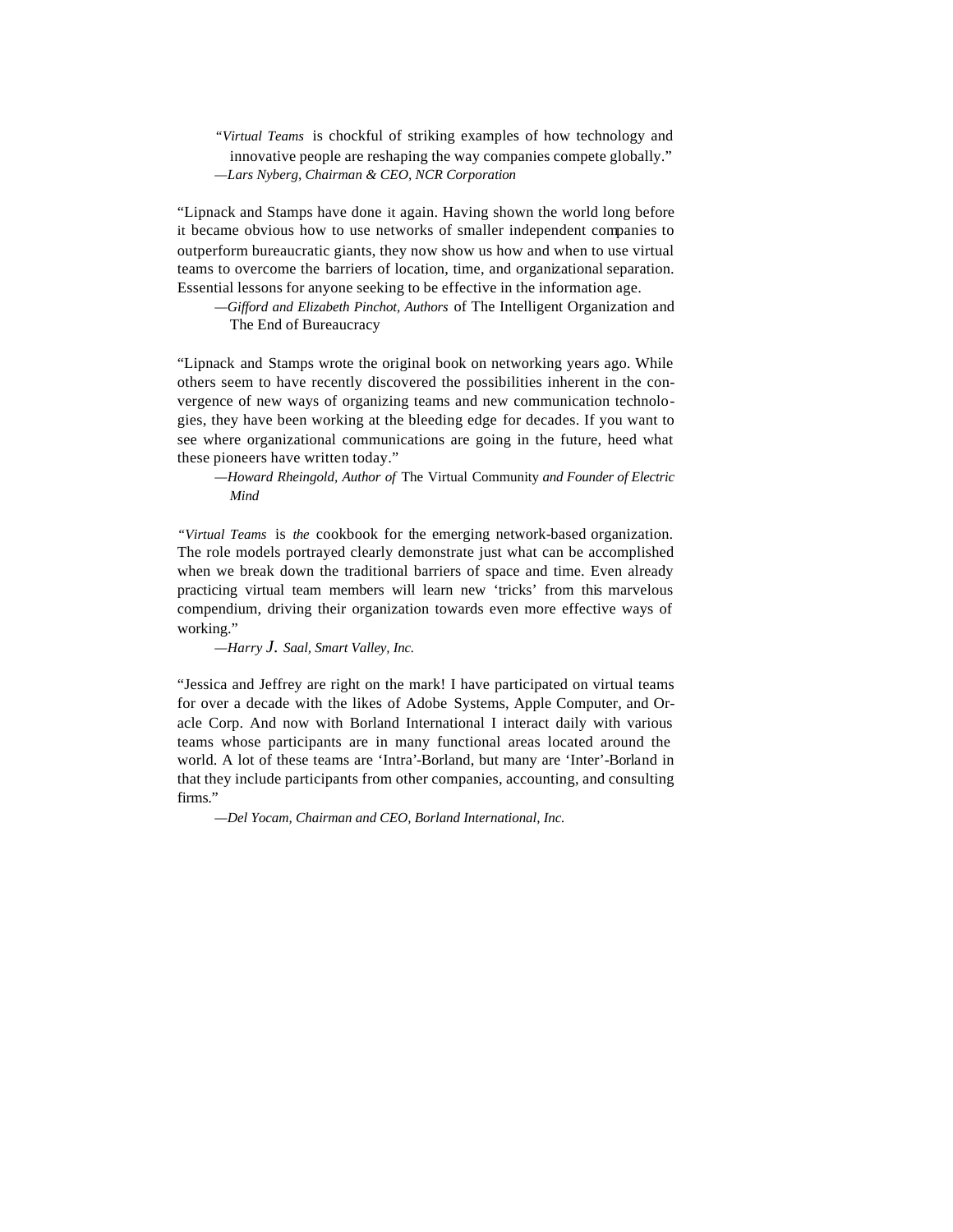#### **VIRTUAL TEAMS**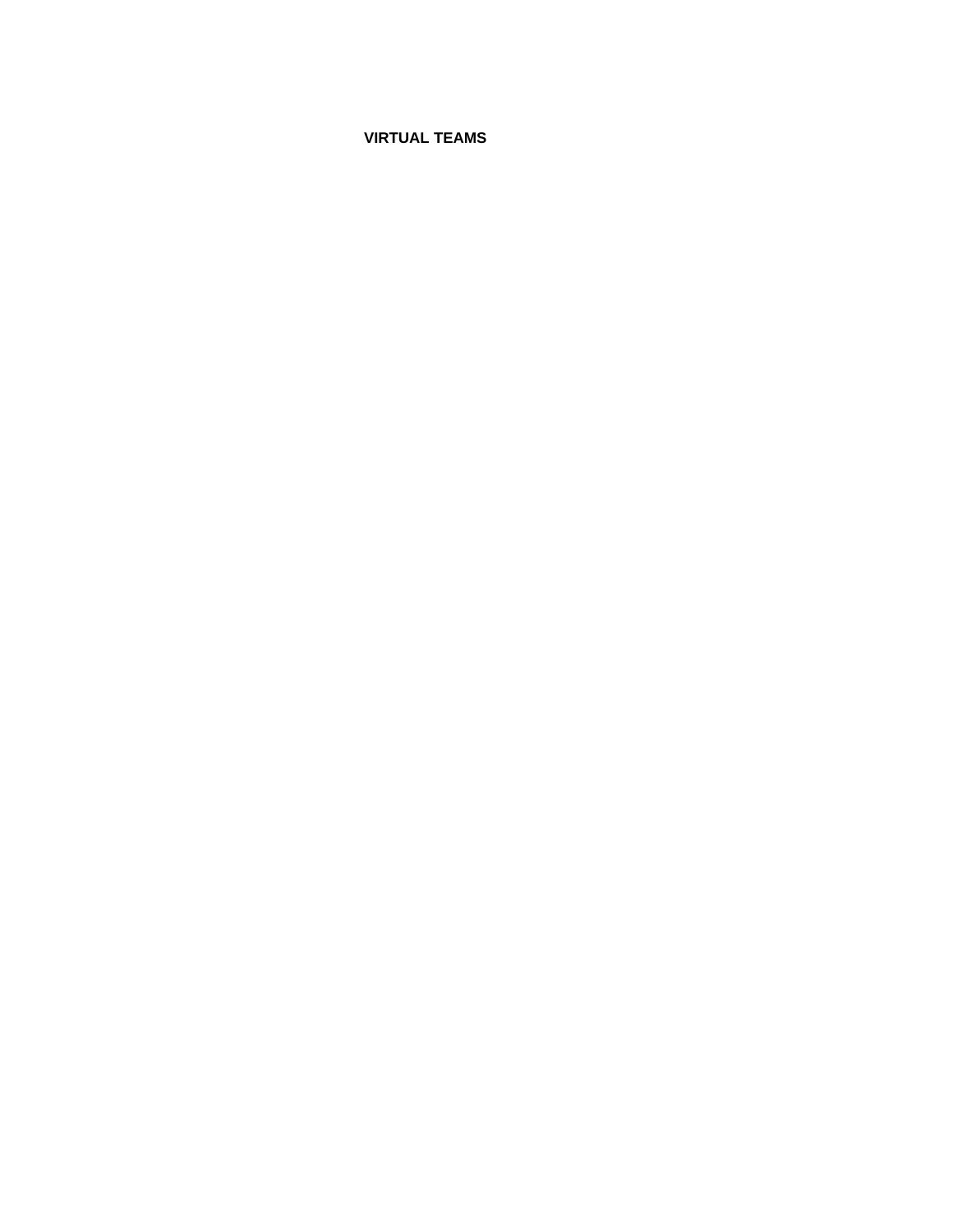#### **Books by Jessica Lipnack and Jeffrey Stamps**

*Other Books in This Trilogy*

The Age of the Network: Organizing Principles for the 21st Century

The TeamNet Factor: Bringing the Power of Boundary Crossing into the Heart of Your Business

*Other Books by the Authors*

The Networking Book: People Connecting with People

Networking: The First Report and Directory

Holonomy: A Human Systems Theory *by Jeffrey Stamps*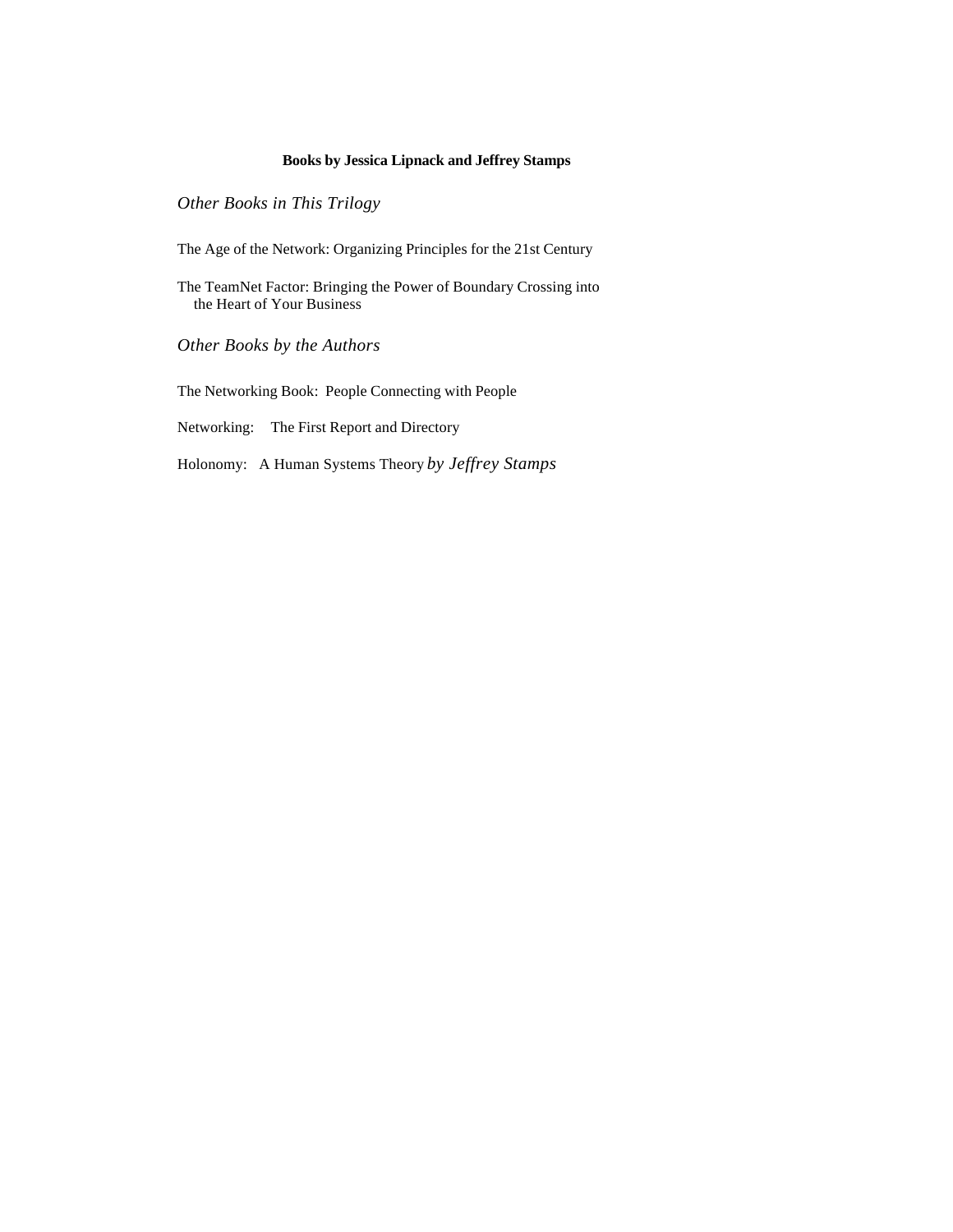This test is printed on acid-free paper.

Copyright© 1997 by Jessica Lipnack and Jeffrey Stamps Published by John Wiley & Sons, Inc.

All rights reserved. Published simultaneously in Canada.

Reproduction or translation of any part of this work beyond that permitted by Section 107 or 108 of the 1976 United States Copyright Act without the permission of the copyright owner is unlawful. Requests for permission or further information should be addressed to the Permissions Department, John Wiley & Sons, Inc.

This publication is designed to provide accurate and authoritative information in regard to the subject matter covered. It is sold with the understanding that the publisher is not engaged in rendering legal, accounting, or other professional services. If legal advice or other expert assistance is required, the services of a competent professional person should be sought.

ISBN 0-471-16553-0

Printed in the United States of America